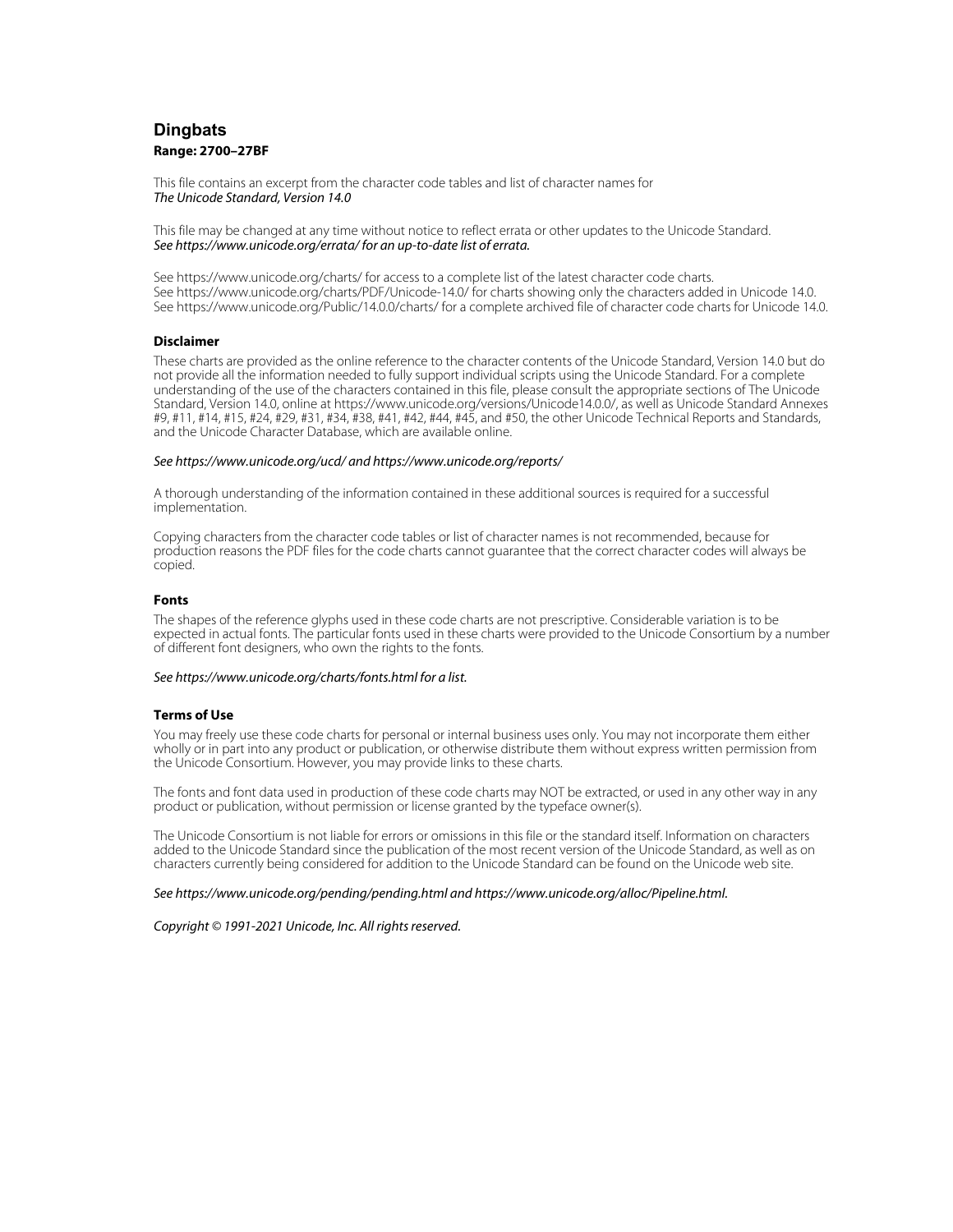**2700 Dingbats 27BF**

|                | 270                        | 271       | 272             | 273                  | 274       | 275       | 276                           | 277                     | 278            | 279               | 27A         | 27B           |
|----------------|----------------------------|-----------|-----------------|----------------------|-----------|-----------|-------------------------------|-------------------------|----------------|-------------------|-------------|---------------|
| $\mathbf 0$    | ႕ေ<br>2700                 | Þ<br>2710 | $\bf H$<br>2720 | $\mathbf{x}$<br>2730 | ❀<br>2740 | 2750      | 火<br>2760                     | 2770                    | 1<br>2780      | $\vec{v}$<br>2790 | HID<br>27A0 | Ծ<br>27B0     |
| 1              | o★                         | ⇔         | ╳               | ≭                    | ₩         |           | Π<br>ಲ                        | y                       | $\overline{2}$ | 8                 |             |               |
|                | 2701                       | 2711      | 2721            | 2731                 | 2741      | 2751      | 2761                          | 2771                    | 2781           | 2791              | 27A1        | 27B1          |
| $\overline{2}$ | ⊱⊱<br>2702                 | Ю<br>2712 | 2722            | 氺<br>2732            | ٧<br>2742 | 2752      | 2762                          | 2772                    | 3<br>2782      | 9<br>2792         | 27A2        | 27B2          |
| 3              | ⊱                          |           |                 | $\divideontimes$     | ₩         |           |                               |                         | 4              | 10                |             | <del>▒</del>  |
|                | 2703                       | 2713      | 2723            | 2733                 | 2743      | 2753      | 2763                          | 2773                    | 2783           | 2793              | 27A3        | 27B3          |
| $\overline{4}$ | Q                          |           | •⊱              |                      | ఘ         | Z         |                               | ł                       | 5              |                   |             |               |
|                | 2704                       | 2714      | 2724            | 2734                 | 2744      | 2754      | 2764                          | 2774                    | 2784           | 2794              | 27A4        | 27B4          |
| 5              | 2705                       | 2715      | 2725            | ₩<br>2735            | ☀<br>2745 | Ų<br>2755 | 2765                          | }<br>2775               | 6<br>2785      | 2795              | 27A5        | 27B5          |
| 6              | $\boldsymbol{\mathcal{L}}$ |           |                 | Ж                    | ₩         |           | وی<br>e                       | 1                       |                |                   |             |               |
|                | 2706                       | 2716      | 2726            | 2736                 | 2746      | 2756      | 2766                          | 2776                    | 2786           | 2796              | 27A6        | 27B6          |
| $\overline{7}$ | Â                          | Χ         |                 |                      | ⋇         | ▼         | ₹                             | $2^{\degree}$           | 8              |                   |             |               |
|                | 2707                       | 2717      | 2727            | 2737                 | 2747      | 2757      | 2767                          | 2777                    | 2787           | 2797              | 27A7        | 27B7          |
| 8              | 丹                          | X         | ⇅               |                      | ☀         |           | (                             | 3 <sup>2</sup>          | 9              |                   |             |               |
|                | 2708                       | 2718      | 2728            | 2738                 | 2748      | 2758      | 2768                          | 2778                    | 2788           | 2798              | 27A8        | 27B8          |
| 9              | $\Join$                    | 中         | 饮               |                      | ⋇         |           |                               | 4                       | 10             |                   |             |               |
|                | 2709                       | 2719      | 2729            | 2739                 | 2749      | 2759      | 2769                          | 2779                    | 2789           | 2799              | 27A9        | 27B9          |
| A              | ⊛                          |           |                 |                      |           |           |                               | 5                       | 1              |                   |             |               |
|                | 270A                       | 271A      | 272A            | 273A                 | 274A      | 275A      | 276A                          | 277A                    | 278A           | 279A              | 27AA        | 27BA          |
| B              | ⊕                          |           | $\mathbf x$     | ☆                    | ⋇         | 6         | )                             | 6                       | $\overline{2}$ | $\rightarrow$     | ∽           | ▶▶            |
|                | 270B                       | 271B      | 272B            | 273B                 | 274B      | 275B      | 276B                          | 277B                    | 278B           | 279B              | 27AB        | 27BB          |
| $\mathsf{C}$   | ∰                          | Ŷ         | 贪               | ℀                    | Х         | 9         | $\langle$                     | 7                       | 3 <sup>2</sup> | £                 | S           |               |
|                | 270C                       | 271C      | 272C            | 273C                 | 274C      | 275C      | 276C                          | 277C                    | 278C           | 279C              | 27AC        | 27BC          |
| D              | Ł                          | ╈<br>271D | X<br>272D       | ⋇<br>273D            |           | 66        | }                             | ♦<br>277D               | 4              | ▶                 | ⇨           |               |
|                | 270D                       |           |                 |                      | 274D      | 275D      | 276D                          |                         | 278D           | 279D              | 27AD        | 27BD          |
| E              | ℭ                          | ზ         | 贪               | ₩                    | X         | 99        |                               | 9                       | 5              |                   | ⇨           | $\Rightarrow$ |
| F              | 270E<br>$\oplus$           | 271E<br>肀 | 272E<br>✬       | 273E                 | 274E      | 275E      | 276E<br>$\blacktriangleright$ | 277E<br>$\overline{10}$ | 278E<br>6      | 279E<br>┉⇒        | 27AE        | 27BE<br>ठ०    |
|                | 270F                       | 271F      | 272F            | 273F                 | 274F      | 275F      | 276F                          | 277F                    | 278F           | 279F              | 27AF        | 27BF          |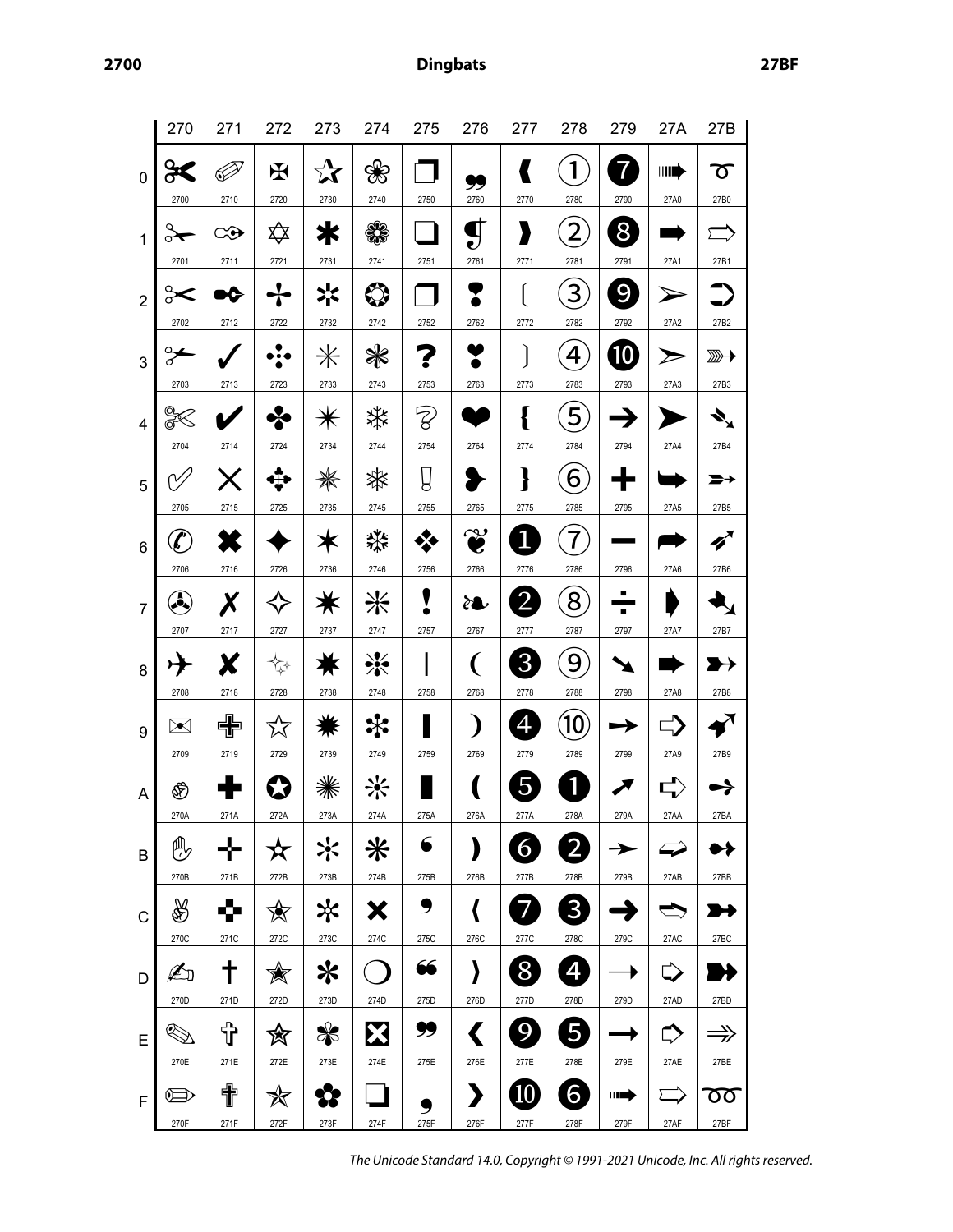## **2700 Dingbats 2736**

ITC Zapf dingbats series 100. Some of the ITC Zapf dingbats have been unified with geometric shape characters. Gaps in the chart have subsequently been filled with other dingbatlike symbols.  $\rightarrow$  260E  $\rightarrow$  black telephone  $\rightarrow$  261B  $\rightarrow$  black right pointing index  $\rightarrow$  261E  $\approx$  white right pointing index  $\rightarrow$  2605  $\star$  black star  $\rightarrow$  25CF  $\bullet$  black circle  $\rightarrow$  25A0 **D** black square  $\rightarrow$  25B2  $\blacktriangle$  black up-pointing triangle  $\rightarrow$  25BC  $\blacktriangledown$  black down-pointing triangle  $\rightarrow$  25C6  $\blacklozenge$  black diamond  $\rightarrow$  2192  $\rightarrow$  rightwards arrow  $\rightarrow$  2194  $\leftrightarrow$  left right arrow  $\rightarrow$  2195  $\updownarrow$  up down arrow **Miscellaneous** 2700 **X** BLACK SAFETY SCISSORS • forms a pair with 2704  $\%$  white scissors 2701 & UPPER BLADE SCISSORS 2702 ✂ BLACK SCISSORS 2703 <del></del> ≻ LOWER BLADE SCISSORS 2704 ✄ WHITE SCISSORS 2705 ✅ WHITE HEAVY CHECK MARK  $\rightarrow$  2714  $\blacktriangleright$  heavy check mark 2706 ✆ TELEPHONE LOCATION SIGN  $\rightarrow$  2121 TEL telephone sign  $\rightarrow$  1F4DE  $\bullet$  telephone receiver 2707 ✇ TAPE DRIVE 2708  $\rightarrow$  AIRPLANE  $\rightarrow$  1F6E7  $\rightarrow$  up-pointing airplane 2709 **⊠** ENVELOPE = sealed envelope → 1F4E8  $\#$  incoming envelope  $\rightarrow$  1F582  $\boxtimes$  back of envelope 270A ✊ RAISED FIST = rock in Rock, Paper, Scissors game  $\rightarrow$  1F44A  $\oplus$  fisted hand sign 270B ✋ RAISED HAND = paper in Rock, Paper, Scissors game  $\rightarrow$  1F44B  $\%$  waving hand sign  $\rightarrow$  1F590  $\%$  raised hand with fingers splayed 270C ✌ VICTORY HAND = scissors in Rock, Paper, Scissors game  $\rightarrow$  1F594  $\%$  reversed victory hand 270D **Z** WRITING HAND  $\rightarrow$  1F58E  $\approx$  left writing hand 270E ✎ LOWER RIGHT PENCIL  $\rightarrow$  1F589  $\mathscr{P}$  lower left pencil 270F ✏ PENCIL 2710 *S* UPPER RIGHT PENCIL 2711 **☞ WHITE NIB** → 1F58B 2 lower left fountain pen 2712 <sup>o</sup> BLACK NIB 2713 ✓ CHECK MARK  $\rightarrow$  221A  $\sqrt{\ }$  square root  $\rightarrow$  1F5F8  $\checkmark$  light check mark  $\rightarrow$  1FBB1  $\blacktriangledown$  inverse check mark 2714 **V** HEAVY CHECK MARK

| 2715                | $\times$    | <b>MULTIPLICATION X</b><br>$\rightarrow$ 00D7 $\times$ multiplication sign                                                      |
|---------------------|-------------|---------------------------------------------------------------------------------------------------------------------------------|
|                     |             | $\rightarrow$ 2573 $\times$ box drawings light diagonal cross                                                                   |
|                     |             | $\rightarrow$ 1F7A8 $\times$ thin saltire                                                                                       |
| 2716                | ×           | <b>HEAVY MULTIPLICATION X</b>                                                                                                   |
|                     |             | $\rightarrow$ 1F7AE $*$ extremely heavy saltire                                                                                 |
| 2717                | x           | <b>BALLOT X</b>                                                                                                                 |
|                     |             | $\rightarrow$ 2613 X saltire                                                                                                    |
| 2718                | x.          | $\rightarrow$ 1F5F4 $\times$ ballot script x<br><b>HEAVY BALLOT X</b>                                                           |
|                     |             | $\rightarrow$ 1F5F6 $\star$ ballot bold script x                                                                                |
| <b>Crosses</b>      |             |                                                                                                                                 |
| 2719                | ф           | <b>OUTLINED GREEK CROSS</b>                                                                                                     |
| 271A + <del>∎</del> |             | <b>HEAVY GREEK CROSS</b>                                                                                                        |
|                     |             | $\rightarrow$ 1F7A5 $+$ very bold greek cross                                                                                   |
|                     |             | → 1FBBB - voided greek cross                                                                                                    |
| 271B -              | ÷           | <b>OPEN CENTRE CROSS</b>                                                                                                        |
| 271C                | - 95.       | <b>HEAVY OPEN CENTRE CROSS</b>                                                                                                  |
| 271D                | $^+$        | <b>LATIN CROSS</b>                                                                                                              |
| 271E                | ⇑           | <b>SHADOWED WHITE LATIN CROSS</b>                                                                                               |
|                     |             | → 1F546 ਹੈ white latin cross                                                                                                    |
| 271F                | ₩           | <b>OUTHNED LATIN CROSS</b><br><b>MAI TESE CROSS</b>                                                                             |
| 2720                | Æ           |                                                                                                                                 |
|                     |             | • historically, the Maltese cross took many forms;<br>the shape shown in the Zapf Dingbats is similar                           |
|                     |             | to one known as the Cross Formée                                                                                                |
|                     |             | $\rightarrow$ 2E50 $\blacktriangleright$ cross patty with right crossbar                                                        |
|                     |             | $\rightarrow$ 1F902 $\oplus$ circled cross formee                                                                               |
|                     |             | <b>Stars and asterisks</b>                                                                                                      |
| 2721                | ✿           | <b>STAR OF DAVID</b>                                                                                                            |
|                     |             |                                                                                                                                 |
|                     |             | $\rightarrow$ 1F52F $*$ six pointed star with middle dot                                                                        |
| 2722                | ÷           | <b>FOUR TEARDROP-SPOKED ASTERISK</b>                                                                                            |
| 2723                | ÷           | <b>FOUR BALLOON-SPOKED ASTERISK</b>                                                                                             |
| 2724                | ♣           | <b>HEAVY FOUR BALLOON-SPOKED ASTERISK</b>                                                                                       |
| 2725                | ⊕           | <b>FOUR CLUB-SPOKED ASTERISK</b>                                                                                                |
| 2726                | ✦           | <b>BLACK FOUR POINTED STAR</b>                                                                                                  |
|                     |             | $\rightarrow$ 2BCC $\blacklozenge$ light four pointed black cusp<br>$\rightarrow$ 1F7C6 $\blacklozenge$ four pointed black star |
| 2727                | ✧           | <b>WHITE FOUR POINTED STAR</b>                                                                                                  |
|                     |             | $\rightarrow$ 2BCE $\diamondsuit$ white four pointed cusp                                                                       |
| 2728                | ❖           | <b>SPARKLES</b>                                                                                                                 |
| 2729                | ☆           | <b>STRESS OUTLINED WHITE STAR</b>                                                                                               |
|                     |             | $\rightarrow$ 2606 $\overleftrightarrow{x}$ white star                                                                          |
| 272A                | 0           | <b>CIRCLED WHITE STAR</b>                                                                                                       |
| 272B                | $\star$     | OPEN CENTRE BLACK STAR                                                                                                          |
| 272C                | ☆           | <b>BLACK CENTRE WHITE STAR</b>                                                                                                  |
| 272D ★              |             | <b>OUTLINED BLACK STAR</b><br><b>HEAVY OUTLINED BLACK STAR</b>                                                                  |
| 272E 肏              |             | PINWHEEL STAR                                                                                                                   |
| 272F ★<br>2730      |             | <b>☆ SHADOWED WHITE STAR</b>                                                                                                    |
| 2731                | $\ast$      | <b>HEAVY ASTERISK</b>                                                                                                           |
|                     |             | $\rightarrow$ 002A * asterisk                                                                                                   |
|                     |             | $\rightarrow$ 1F7B8 * heavy six spoked asterisk                                                                                 |
| 2732                | *           | OPEN CENTRE ASTERISK                                                                                                            |
| 2733                | $\ast$      | <b>EIGHT SPOKED ASTERISK</b>                                                                                                    |
|                     |             | $\rightarrow$ 1F7BB $*$ light eight spoked asterisk                                                                             |
| 2734                | $\ast$<br>₩ | <b>EIGHT POINTED BLACK STAR</b>                                                                                                 |
| 2735                |             | <b>EIGHT POINTED PINWHEEL STAR</b>                                                                                              |
| 2736                | ∗           | → 1F7D1 * heavy eight pointed pinwheel star<br>SIX POINTED BLACK STAR<br>$\rightarrow$ 26B9 $*$ sextile                         |

The Unicode Standard 14.0, Copyright © 1991-2021 Unicode, Inc. All rights reserved.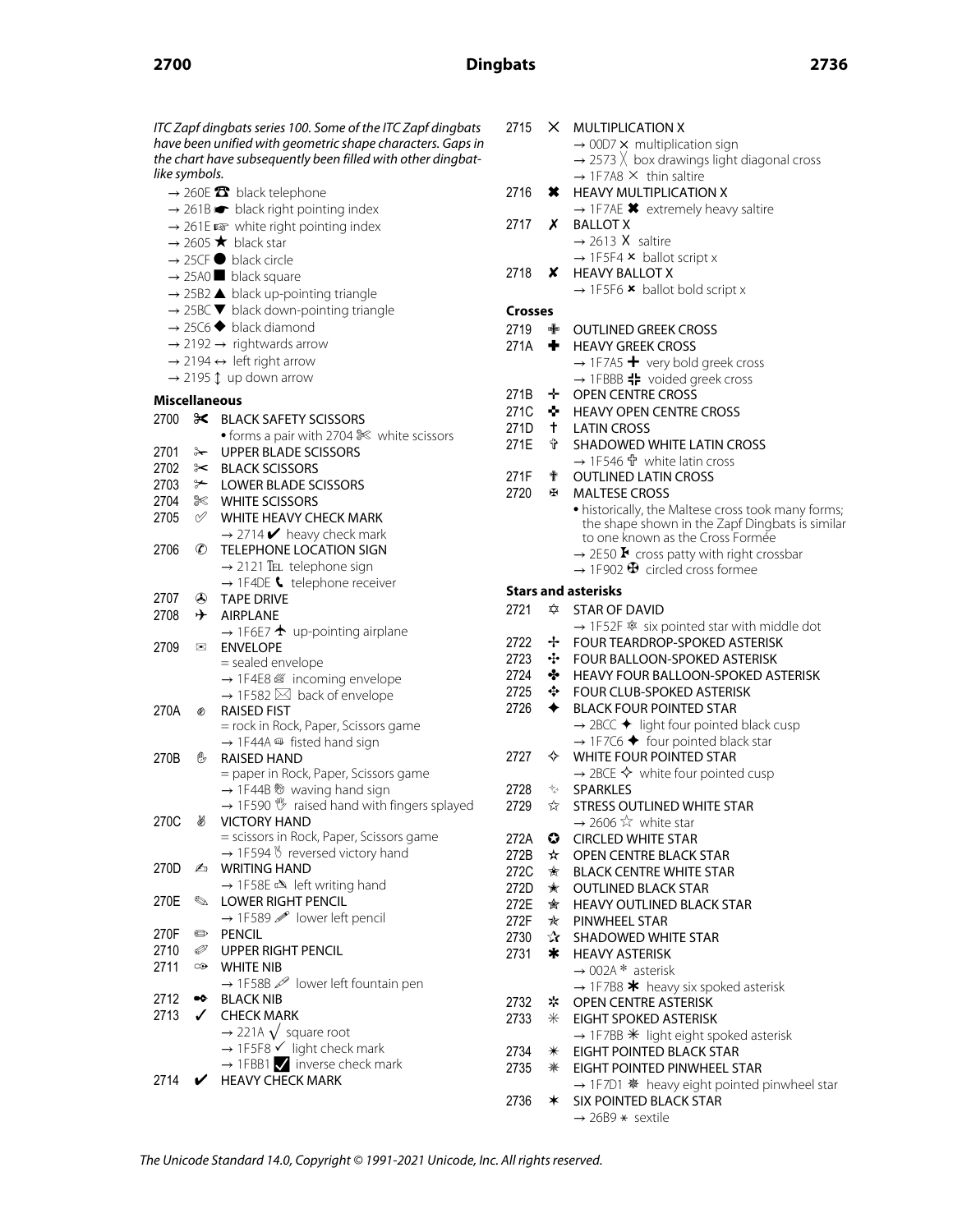# **2737 Dingbats 276D**

| 2737                 | ☀            | EIGHT POINTED RECTILINEAR BLACK STAR<br>→ 1F7CE * medium eight pointed black star  | $\overline{2}$      |
|----------------------|--------------|------------------------------------------------------------------------------------|---------------------|
| 2738                 | ☀            | HEAVY EIGHT POINTED RECTILINEAR BLACK<br>STAR                                      | P<br>$\overline{2}$ |
|                      |              | $\rightarrow$ 1F7CF $*$ heavy eight pointed black star                             |                     |
| 2739<br>273A         | ₩<br>☀       | <b>TWELVE POINTED BLACK STAR</b><br>SIXTEEN POINTED ASTERISK                       | $\overline{2}$      |
|                      |              | = starburst                                                                        |                     |
| 273B                 | ∗            | <b>TEARDROP-SPOKED ASTERISK</b>                                                    | $\overline{2}$      |
| 273C                 | ∗            | OPEN CENTRE TEARDROP-SPOKED ASTERISK                                               |                     |
| 273D                 | ∗            | <b>HEAVY TEARDROP-SPOKED ASTERISK</b>                                              |                     |
| <b>Fleurons</b>      |              |                                                                                    |                     |
| 273E                 | ₩            | SIX PETALLED BLACK AND WHITE FLORETTE                                              |                     |
| 273F                 | ✿.           | <b>BLACK FLORETTE</b>                                                              | 2.                  |
| 2740                 | ❀            | <b>WHITE FLORETTE</b>                                                              |                     |
|                      |              | → 1F3F5 <sup>®</sup> rosette                                                       |                     |
| 2741                 | ✿            | $\rightarrow$ 1F4AE $\odot$ white flower<br>EIGHT PETALLED OUTLINED BLACK FLORETTE |                     |
|                      |              | → 1F3F6 black rosette                                                              | $\overline{2}$      |
|                      |              | <b>Stars, asterisks and snowflakes</b>                                             |                     |
| 2742                 |              |                                                                                    | $\overline{2}$      |
| 2743                 | ⊙<br>☀       | CIRCLED OPEN CENTRE EIGHT POINTED STAR<br>HEAVY TEARDROP-SPOKED PINWHEEL           |                     |
|                      |              | <b>ASTERISK</b>                                                                    |                     |
| 2744                 | ఘ            | <b>SNOWFLAKE</b>                                                                   |                     |
| 2745                 | ☀            | <b>TIGHT TRIFOLIATE SNOWFLAKE</b>                                                  |                     |
| 2746                 | ₩            | <b>HEAVY CHEVRON SNOWFLAKE</b>                                                     | $\overline{2}$      |
| 2747                 | ⋇            | <b>SPARKLE</b>                                                                     |                     |
| 2748                 | ⋇            | <b>HEAVY SPARKLE</b>                                                               | $\overline{2}$      |
| 2749                 | *            | <b>BALLOON-SPOKED ASTERISK</b>                                                     |                     |
|                      |              | $=$ jack                                                                           | $\overline{2}$      |
| 274A                 | ⋇            | EIGHT TEARDROP-SPOKED PROPELLER<br><b>ASTERISK</b>                                 | $\overline{2}$      |
| 274B                 | ⋇            | HEAVY EIGHT TEARDROP-SPOKED PROPELLER                                              |                     |
|                      |              | <b>ASTERISK</b><br>$=$ turbofan                                                    |                     |
| <b>Miscellaneous</b> |              |                                                                                    |                     |
| 274C                 |              |                                                                                    |                     |
|                      | $\mathbf{x}$ | <b>CROSS MARK</b><br>$\bullet$ forms a game tally pair with 2B55 $\bigcirc$        | $\overline{2}$      |
|                      |              | $\rightarrow$ 00D7 $\times$ multiplication sign                                    | F                   |
|                      |              | $\rightarrow$ 1F5D9 $\times$ cancellation x                                        | $\overline{2}$      |
|                      |              | $\rightarrow$ 1F7AC X heavy saltire                                                |                     |
|                      |              | $\rightarrow$ 1FBC0 $\boxtimes$ white heavy saltire with rounded                   | $\overline{2}$      |
| 274D                 | ◯            | corners<br>SHADOWED WHITE CIRCLE                                                   |                     |
|                      |              | $\rightarrow$ 1F53E $\bigcirc$ lower right shadowed white circle                   |                     |
| 274E                 | x            | NEGATIVE SQUARED CROSS MARK                                                        | О                   |
|                      |              | $\rightarrow$ 1FBBD $\times$ negative diagonal cross                               | $\overline{2}$      |
| 274F                 | ❏            | LOWER RIGHT DROP-SHADOWED WHITE                                                    |                     |
|                      |              | SOUARE                                                                             | $\overline{2}$      |
| 2750                 |              |                                                                                    |                     |
|                      | ⊓            | UPPER RIGHT DROP-SHADOWED WHITE                                                    |                     |
|                      | ❏            | SQUARE                                                                             | $\overline{2}$      |
| 2751<br>2752         | $\Box$       | LOWER RIGHT SHADOWED WHITE SQUARE                                                  |                     |
| 2753                 | ?            | UPPER RIGHT SHADOWED WHITE SQUARE<br><b>BLACK QUESTION MARK ORNAMENT</b>           | $\overline{2}$      |
| 2754                 | Þ            | WHITE QUESTION MARK ORNAMENT                                                       | $\overline{2}$      |
| 2755                 | g            | WHITE EXCLAMATION MARK ORNAMENT                                                    |                     |
| 2756                 | ❖            | <b>BLACK DIAMOND MINUS WHITE X</b>                                                 |                     |
| 2757                 | Ţ            | <b>HEAVY EXCLAMATION MARK SYMBOL</b>                                               | $\overline{2}$      |
|                      |              | = obstacles on the road, ARIB STD B24                                              |                     |
| 2758                 | I            | <b>LIGHT VERTICAL BAR</b>                                                          |                     |
| 2759                 | ı            | $\rightarrow$ 007C I vertical line<br>MEDIUM VERTICAL BAR                          |                     |

| 275A            |           | <b>HEAVY VERTICAL BAR</b>                                                                                                               |
|-----------------|-----------|-----------------------------------------------------------------------------------------------------------------------------------------|
|                 |           | <b>Punctuation mark ornaments</b>                                                                                                       |
| 275B            | 6         | <b>HEAVY SINGLE TURNED COMMA OUOTATION</b><br>MARK ORNAMENT                                                                             |
|                 |           | → 2018 'left single quotation mark                                                                                                      |
| 275C            | ,         | HEAVY SINGLE COMMA QUOTATION MARK<br>ORNAMENT                                                                                           |
| 275D            | 66        | $\rightarrow$ 2019 $^{\circ}$ right single quotation mark<br>HEAVY DOUBLE TURNED COMMA QUOTATION<br><b>MARK ORNAMENT</b>                |
|                 |           | $\rightarrow$ 201C" left double quotation mark<br>$\rightarrow$ 1F676 " sans-serif heavy double turned<br>comma quotation mark ornament |
| 275E            |           | HEAVY DOUBLE COMMA QUOTATION MARK<br>ORNAMENT<br>$\rightarrow$ 2010" right double quotation mark                                        |
|                 |           | → 1F677 " sans-serif heavy double comma<br>quotation mark ornament                                                                      |
| 275F            |           | <b>HEAVY LOW SINGLE COMMA QUOTATION</b><br>MARK ORNAMENT                                                                                |
| 2760            |           | $\rightarrow$ 201A, single low-9 quotation mark<br>HEAVY LOW DOUBLE COMMA QUOTATION<br><b>MARK ORNAMENT</b>                             |
|                 |           | $\rightarrow$ 201E, double low-9 quotation mark                                                                                         |
|                 |           | $\rightarrow$ 1F678 , sans-serif heavy low double comma<br>quotation mark ornament                                                      |
| 2761            | Ţ         | <b>CURVED STEM PARAGRAPH SIGN ORNAMENT</b>                                                                                              |
| 2762            | ❣         | $\rightarrow$ 00B6 $\parallel$ pilcrow sign<br><b>HEAVY EXCLAMATION MARK ORNAMENT</b>                                                   |
|                 |           | $\rightarrow$ 0021 ! exclamation mark                                                                                                   |
| 2763            | T         | <b>HEAVY HEART EXCLAMATION MARK</b><br>ORNAMENT                                                                                         |
| 2764            | v         | <b>HEAVY BLACK HEART</b>                                                                                                                |
|                 |           | · displayed with a red color when used in emoji<br>style                                                                                |
|                 |           | $\rightarrow$ 2665 $\blacktriangleright$ black heart suit<br>$\rightarrow$ 1F5A4 $\blacktriangleright$ black heart                      |
|                 |           | $\rightarrow$ 1F90D $\heartsuit$ white heart                                                                                            |
| 2765            |           | ROTATED HEAVY BLACK HEART BULLET                                                                                                        |
| <b>Fleurons</b> |           |                                                                                                                                         |
| 2766            | Ť         | <b>FLORAL HEART</b>                                                                                                                     |
|                 |           | $=$ Aldus leaf                                                                                                                          |
| 2767            | èo        | ROTATED FLORAL HEART BULLET<br>= hedera, ivy leaf                                                                                       |
|                 |           | $\rightarrow$ 2619 $\bullet$ reversed rotated floral heart bullet                                                                       |
|                 |           | $\rightarrow$ 1F65B $\rightarrow$ south east pointing vine leaf                                                                         |
|                 |           | <b>Ornamental brackets</b>                                                                                                              |
| 2768            | €         | <b>MEDIUM LEFT PARENTHESIS ORNAMENT</b><br>$\rightarrow$ 0028 (left parenthesis                                                         |
| 2769            | $\lambda$ | MEDIUM RIGHT PARENTHESIS ORNAMENT<br>$\rightarrow$ 0029) right parenthesis                                                              |
| 276A            | C         | <b>MEDIUM FLATTENED LEFT PARENTHESIS</b><br>ORNAMENT                                                                                    |
| 276B            | ,         | <b>MEDIUM FLATTENED RIGHT PARENTHESIS</b><br>ORNAMENT                                                                                   |
| 276C            | €         | MEDIUM LEFT-POINTING ANGLE BRACKET<br>ORNAMENT                                                                                          |
|                 |           | $\rightarrow$ 2329 $\langle$ left-pointing angle bracket                                                                                |

276D **G** MEDIUM RIGHT-POINTING ANGLE BRACKET ORNAMENT

 $\rightarrow$  232A  $\rangle$  right-pointing angle bracket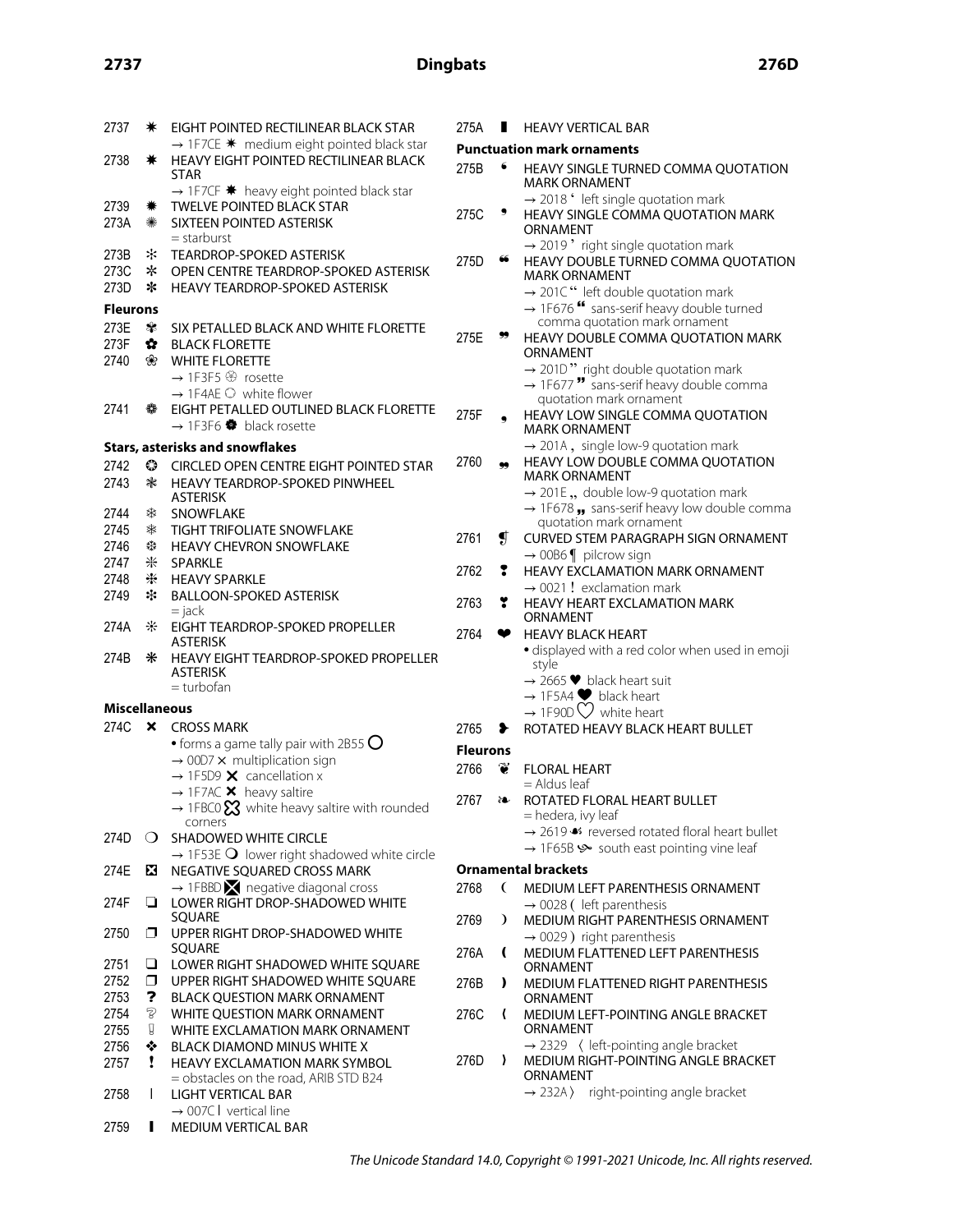## **276E Dingbats 27AC**

| 276E | ∢                                    | HEAVY LEFT-POINTING ANGLE QUOTATION<br>MARK ORNAMENT                            | <b>Dingbat</b><br>2794 |                          |
|------|--------------------------------------|---------------------------------------------------------------------------------|------------------------|--------------------------|
|      |                                      | $\rightarrow$ 2039 $\leftarrow$ single left-pointing angle quotation<br>mark    |                        |                          |
| 276F | ⋗                                    | HEAVY RIGHT-POINTING ANGLE QUOTATION<br><b>MARK ORNAMENT</b>                    | Heavy v                |                          |
|      |                                      | $\rightarrow$ 203A $\rightarrow$ single right-pointing angle quotation<br>mark  | 2795                   |                          |
| 2770 | Ł                                    | <b>HEAVY LEFT-POINTING ANGLE BRACKET</b><br>ORNAMENT                            | 2796                   |                          |
| 2771 | ,                                    | HEAVY RIGHT-POINTING ANGLE BRACKET<br>ORNAMENT                                  | 2797                   |                          |
| 2772 | ſ                                    | LIGHT LEFT TORTOISE SHELL BRACKET<br>ORNAMENT                                   | <b>Dingbat</b>         |                          |
|      |                                      | $\rightarrow$ 3014 [ left tortoise shell bracket                                | 2798                   | 、                        |
| 2773 | 1                                    | <b>LIGHT RIGHT TORTOISE SHELL BRACKET</b>                                       | 2799                   | ╾                        |
|      |                                      | ORNAMENT                                                                        | 279A                   | ╭                        |
|      |                                      | $\rightarrow$ 3015 J<br>right tortoise shell bracket                            | 279B                   | →                        |
| 2774 | ł                                    | MEDIUM LEFT CURLY BRACKET ORNAMENT                                              | 279C                   | ۳                        |
|      |                                      | $\rightarrow$ 007B { left curly bracket                                         | 279D                   | $\overline{\phantom{0}}$ |
| 2775 | ł                                    | MEDIUM RIGHT CURLY BRACKET ORNAMENT<br>$\rightarrow$ 007D } right curly bracket | 279E                   |                          |
|      |                                      |                                                                                 | 279F                   | ш                        |
|      |                                      | <b>Dingbat circled digits</b>                                                   |                        |                          |
| 2776 | ❶                                    | DINGBAT NEGATIVE CIRCLED DIGIT ONE                                              | 27A0                   | Ш                        |
| 2777 | 0                                    | DINGBAT NEGATIVE CIRCLED DIGIT TWO                                              |                        |                          |
| 2778 | ❸                                    | DINGBAT NEGATIVE CIRCLED DIGIT THREE                                            | 27A1                   |                          |
| 2779 | ❹                                    | DINGBAT NEGATIVE CIRCLED DIGIT FOUR                                             |                        |                          |
| 277A | ❺                                    | DINGBAT NEGATIVE CIRCLED DIGIT FIVE                                             |                        |                          |
| 277B | ❻                                    | DINGBAT NEGATIVE CIRCLED DIGIT SIX                                              |                        |                          |
| 277C | 0                                    | DINGBAT NEGATIVE CIRCLED DIGIT SEVEN                                            |                        |                          |
| 277D | ❸                                    | DINGBAT NEGATIVE CIRCLED DIGIT EIGHT                                            | 27A2                   | ⋝                        |
| 277E | ❷                                    | DINGBAT NEGATIVE CIRCLED DIGIT NINE                                             |                        |                          |
| 277F | ◍                                    | DINGBAT NEGATIVE CIRCLED NUMBER TEN                                             |                        |                          |
| 2780 | $^\copyright$                        | DINGBAT CIRCLED SANS-SERIF DIGIT ONE                                            |                        |                          |
| 2781 | $\circled{2}$                        | DINGBAT CIRCLED SANS-SERIF DIGIT TWO                                            | 27A3                   | ⋗                        |
| 2782 | ③                                    | DINGBAT CIRCLED SANS-SERIF DIGIT THREE                                          |                        |                          |
| 2783 | $\circledast$                        | DINGBAT CIRCLED SANS-SERIF DIGIT FOUR                                           | 27A4                   | >                        |
| 2784 | $\circledS$                          | DINGBAT CIRCLED SANS-SERIF DIGIT FIVE                                           |                        |                          |
| 2785 | $\circledast$                        | DINGBAT CIRCLED SANS-SERIF DIGIT SIX                                            |                        |                          |
|      | $\left( \widehat{\mathbf{7}}\right)$ |                                                                                 |                        |                          |
| 2786 |                                      | DINGBAT CIRCLED SANS-SERIF DIGIT SEVEN                                          | 27A5                   |                          |
| 2787 | $\circledR$                          | DINGBAT CIRCLED SANS-SERIF DIGIT EIGHT                                          |                        |                          |
| 2788 | $\circledcirc$                       | DINGBAT CIRCLED SANS-SERIF DIGIT NINE                                           |                        |                          |
| 2789 | $\circledR$                          | DINGBAT CIRCLED SANS-SERIF NUMBER TEN                                           |                        |                          |
| 278A | O                                    | DINGBAT NEGATIVE CIRCLED SANS-SERIF DIGIT<br>ONE                                | 27A6                   | ╒                        |
| 278B | 0                                    | DINGBAT NEGATIVE CIRCLED SANS-SERIF DIGIT<br>TWO                                |                        |                          |
| 278C | ❸                                    | DINGBAT NEGATIVE CIRCLED SANS-SERIF DIGIT<br><b>THREE</b>                       | 27A7                   | Г                        |
| 278D | Ø                                    | DINGBAT NEGATIVE CIRCLED SANS-SERIF DIGIT<br>FOUR                               | 27A8                   | ш                        |
| 278E | 6                                    | DINGBAT NEGATIVE CIRCLED SANS-SERIF DIGIT<br><b>FIVF</b>                        | 27A9                   | ц                        |
| 278F | 6                                    | DINGBAT NEGATIVE CIRCLED SANS-SERIF DIGIT<br><b>SIX</b>                         | 27AA                   | 5                        |
| 2790 | 0                                    | DINGBAT NEGATIVE CIRCLED SANS-SERIF DIGIT<br><b>SEVEN</b>                       | 27AB                   | 4                        |
| 2791 | ❸                                    | DINGBAT NEGATIVE CIRCLED SANS-SERIF DIGIT<br><b>EIGHT</b>                       |                        |                          |
| 2792 | ◙                                    | DINGBAT NEGATIVE CIRCLED SANS-SERIF DIGIT<br><b>NINE</b>                        | 27AC                   | ਵ                        |
| 2793 | ◍                                    | DINGBAT NEGATIVE CIRCLED SANS-SERIF<br>NUMBER TEN                               |                        |                          |

### **Dingbat arrow**

## → HEAVY WIDE-HEADED RIGHTWARDS ARROW

 $\rightarrow$  1F872  $\rightarrow$  wide-headed rightwards medium barb arrow

## *Hearrants* of arithmetic symbols

- **F** HEAVY PLUS SIGN
- $\rightarrow$  002B + plus sign - HEAVY MINUS SIGN
- $\rightarrow$  2212 minus sign  $\div$  HEAVY DIVISION SIGN
- $\rightarrow$  00F7  $\div$  division sign

## **t** arrows

- **X HEAVY SOUTH EAST ARROW**
- → HEAVY RIGHTWARDS ARROW
- **7** HEAVY NORTH EAST ARROW
- **> DRAFTING POINT RIGHTWARDS ARROW**
- ◆ HEAVY ROUND-TIPPED RIGHTWARDS ARROW
- → TRIANGLE-HEADED RIGHTWARDS ARROW
- → HEAVY TRIANGLE-HEADED RIGHTWARDS ARROW
- DASHED TRIANGLE-HEADED RIGHTWARDS ARROW
- **▶ HEAVY DASHED TRIANGLE-HEADED** RIGHTWARDS ARROW  $\blacktriangleright$  BLACK RIGHTWARDS ARROW

| 27 A I |   | BLACK RIGHTWARDS ARROW                                                                      |
|--------|---|---------------------------------------------------------------------------------------------|
|        |   | • fonts may harmonize this glyph with the style<br>for other black arrows                   |
|        |   | $\rightarrow$ 2B05 $\blacktriangleleft$ leftwards black arrow                               |
|        |   | $\rightarrow$ 2B95 $\rightarrow$ rightwards black arrow                                     |
|        |   | 27A2 > THREE-D TOP-LIGHTED RIGHTWARDS                                                       |
|        |   | ARROWHEAD                                                                                   |
|        |   | $\rightarrow$ 2B9A $\triangleright$ three-d top-lighted rightwards<br>equilateral arrowhead |
| 27A3   |   | $\geq$ THREE-D BOTTOM-LIGHTED RIGHTWARDS                                                    |
|        |   | ARROWHEAD                                                                                   |
| 27 A 4 | ➤ | BLACK RIGHTWARDS ARROWHEAD                                                                  |
|        |   | $\rightarrow$ 2RQF > hlack rightwards equilatoral                                           |

- $\rightarrow$  2B9E  $\blacktriangleright$  black rightwards equilateral arrowhead
- $\rightarrow$  1FBB0  $\blacktriangleright$  arrowhead-shaped pointer **▶ HEAVY BLACK CURVED DOWNWARDS AND**

RIGHTWARDS ARROW  $\rightarrow$  2BA9  $\rightarrow$  black curved downwards and rightwards arrow

- → HEAVY BLACK CURVED UPWARDS AND RIGHTWARDS ARROW
	- $\rightarrow$  2BAB  $\rightarrow$  black curved upwards and rightwards arrow
- 27A7 ➧ SQUAT BLACK RIGHTWARDS ARROW  $\rightarrow$  1F842  $\blacktriangleright$  rightwards heavy compressed arrow HEAVY CONCAVE-POINTED BLACK
- RIGHTWARDS ARROW > RIGHT-SHADED WHITE RIGHTWARDS ARROW  $\rightarrow$  1F8A5  $\rightarrow$  rightwards right-shaded white
- arrow  $\div$  LEFT-SHADED WHITE RIGHTWARDS ARROW
- $\rightarrow$  1F8A7  $\leftrightarrow$  rightwards left-shaded white arrow
- <sup>→</sup> BACK-TILTED SHADOWED WHITE RIGHTWARDS ARROW
	- $\rightarrow$  1F8A9  $\rightarrow$  rightwards back-tilted shadowed white arrow
- $\Rightarrow$  FRONT-TILTED SHADOWED WHITE RIGHTWARDS ARROW  $\rightarrow$  1F8AB  $\Rightarrow$  rightwards front-tilted shadowed white arrow

The Unicode Standard 14.0, Copyright © 1991-2021 Unicode, Inc. All rights reserved.